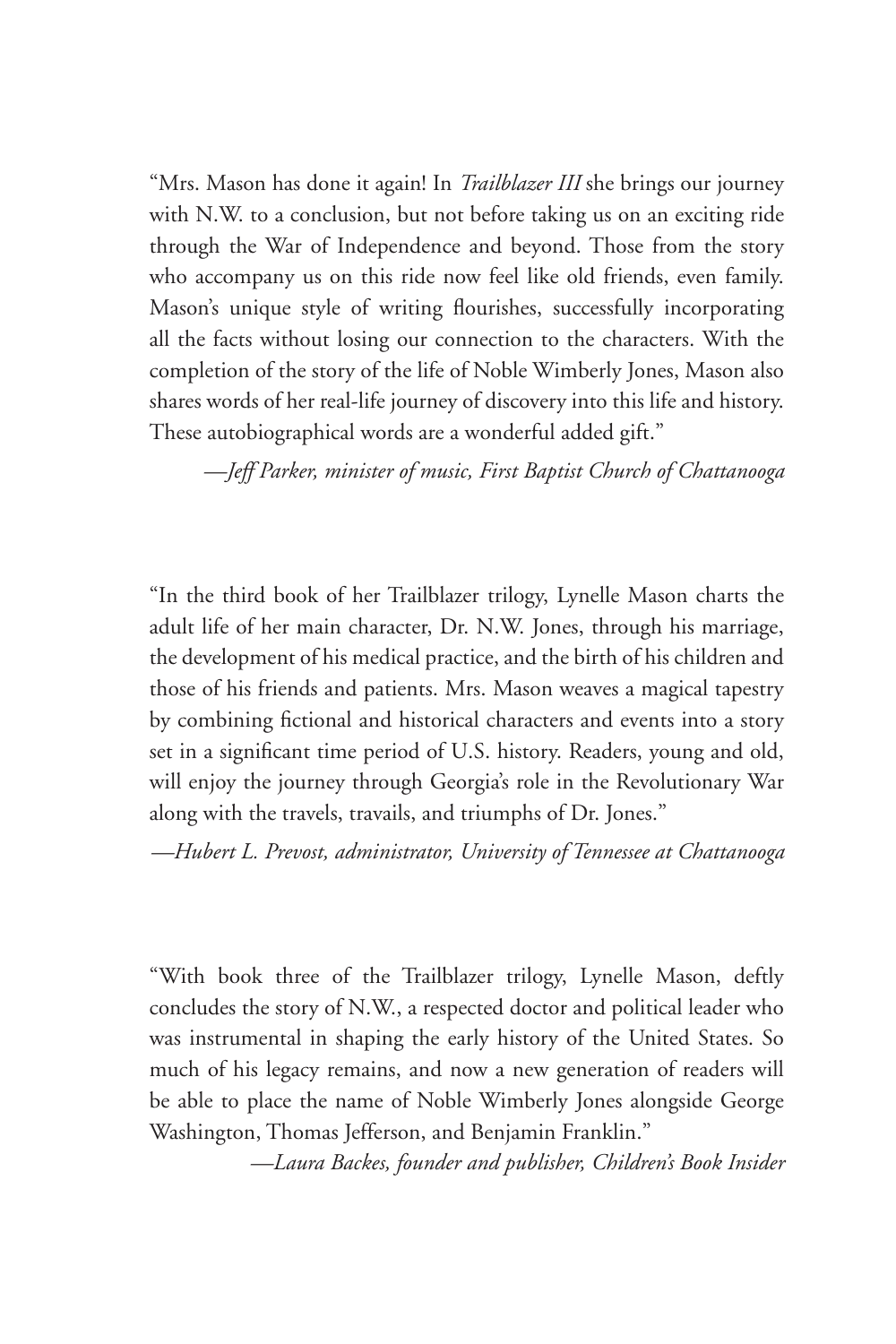"Beginning when the state of Georgia was a Crown colony, Lynelle Mason intertwines the triumphs and tragedies of Dr. Noble Wimberly Jones with events transpiring in Georgia and its sister colonies. Mason makes history come alive as she details how Dr. Jones not only advances the practice of medicine but also, along with family members and friends, contributes to issues such as states' rights and religious freedom."

*—Doris Thornton, retired associate professor, University of Tennessee*

"In this concluding volume of the Trailblazer trilogy, N.W. Jones is a young doctor with a growing family. He is deeply involved with the colony of Georgia, its attempt to gain statehood, and its early development as a state. Mason brings these many years of history to vivid life with frequent vignettes of N.W.'s participation in key events. Readers will enjoy the story, while learning much about Georgia's early history."

*—Katharine Bruner, retired school librarian*

"Mason is able to personalize history in a gifted, concise way as she blends Noble Wimberly's life as husband, father, son, medical doctor, and patriot against the backdrop of transpiring events occurring within Georgia and its sister states. Doctor Noble Wimberly Jones is a man for his time and ours."

*—Martha Killian, retired special education teacher*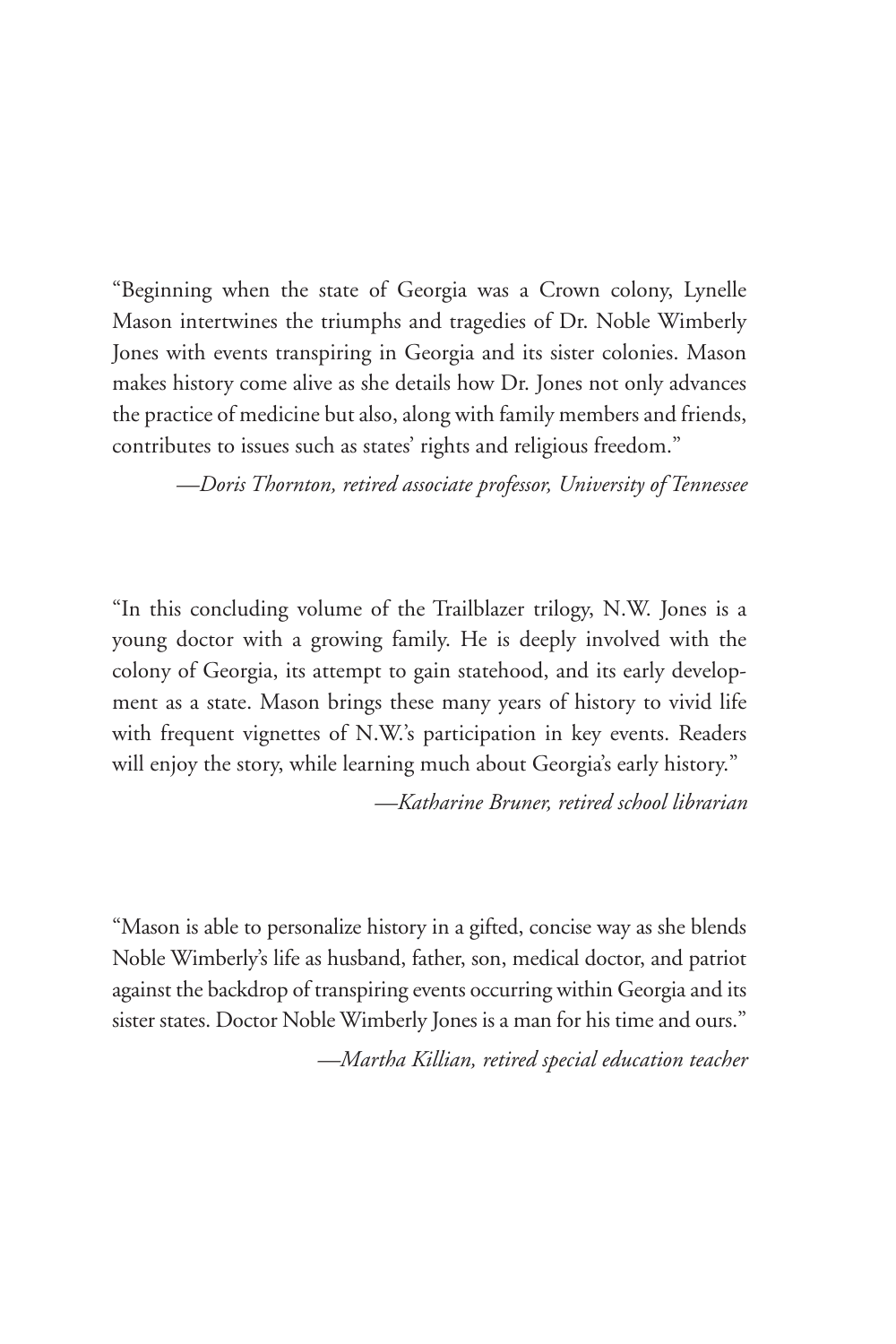

## PART THREE

\*

## A TRILOGY BY LYNELLE SWEAT MASON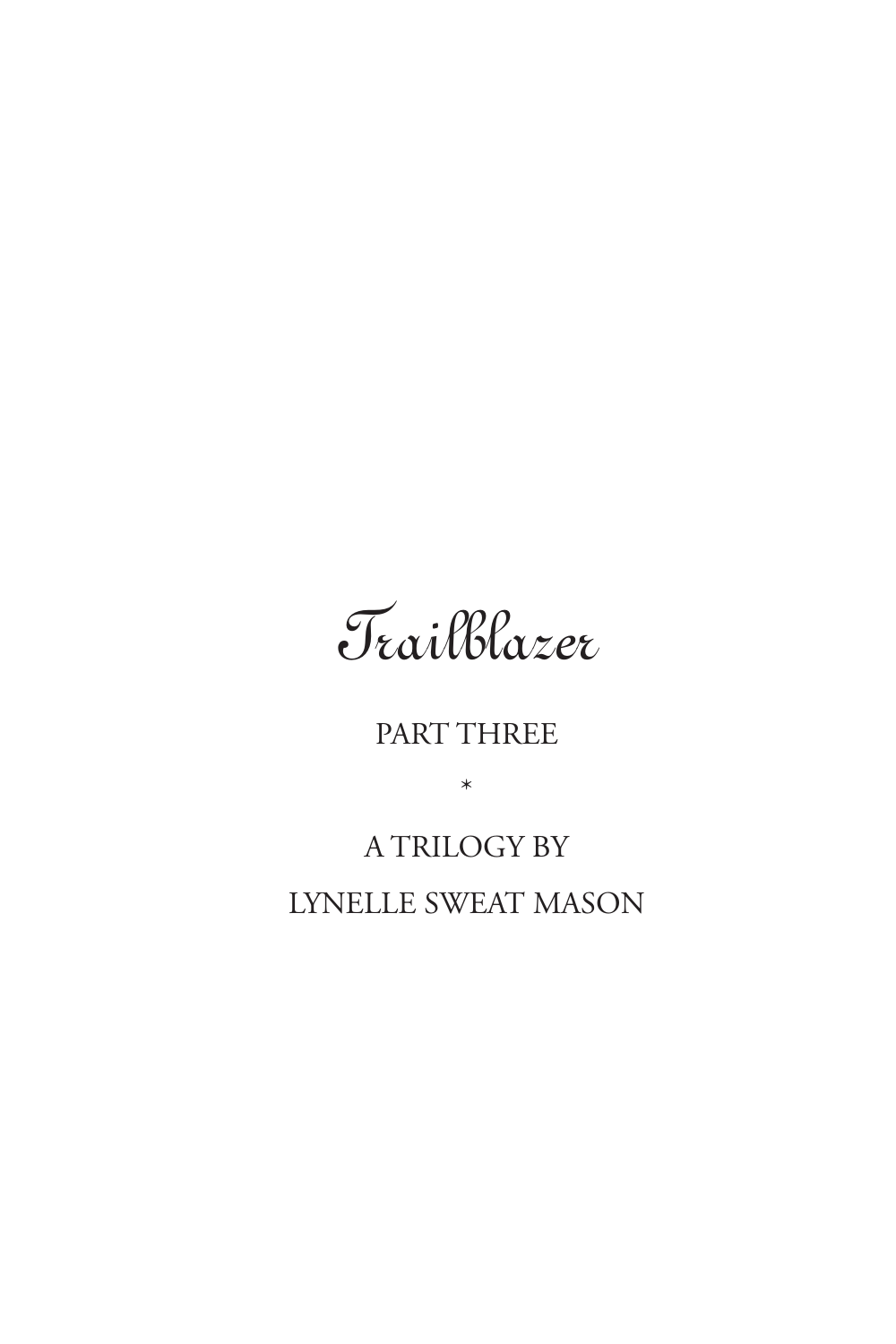© 2018 Published in the United States by Nurturing Faith Inc., Macon GA, www.nurturingfaith.net.

Library of Congress Cataloging-in-Publication Data is available.

ISBN 978-1-63528-047-0

All rights reserved. Printed in the United States of America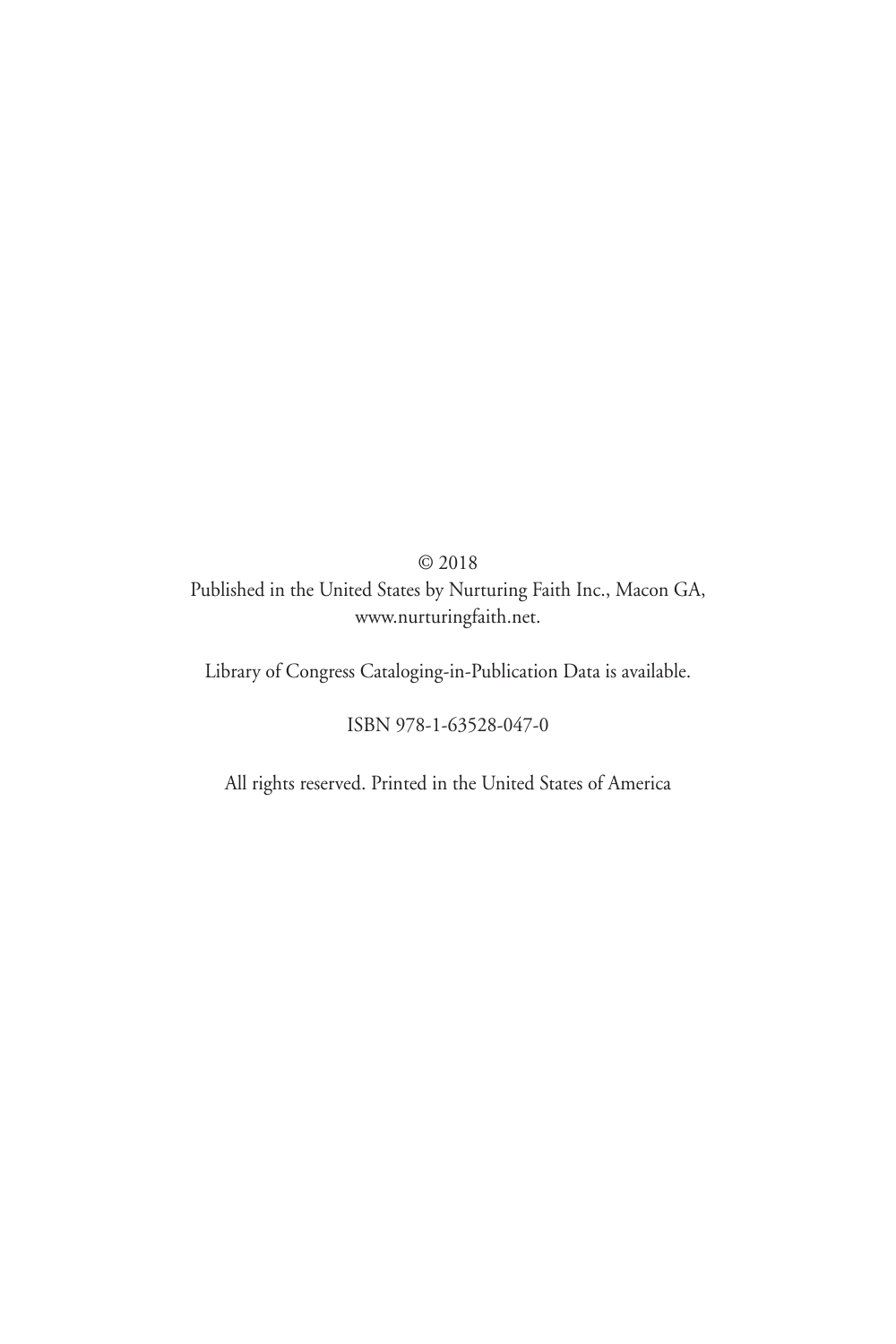## Contents

| <b>Blessed Be the Ties</b>         |
|------------------------------------|
|                                    |
| Upsetting the Status Quo           |
|                                    |
| We Agree to Disagree               |
|                                    |
| Doctor Jones, Speaker of the House |
|                                    |
| Don't Rock the Boat                |
|                                    |
| Georgia's Wake-up Call             |
|                                    |
| Finding Their Way                  |
|                                    |
| Living in Exile                    |
|                                    |
| Captured                           |
|                                    |
| Reversing the Odds                 |
|                                    |
| Welcome Home?                      |
|                                    |
| Metamorphosis                      |
|                                    |
| The Tide Turns                     |
|                                    |
| Coming Home                        |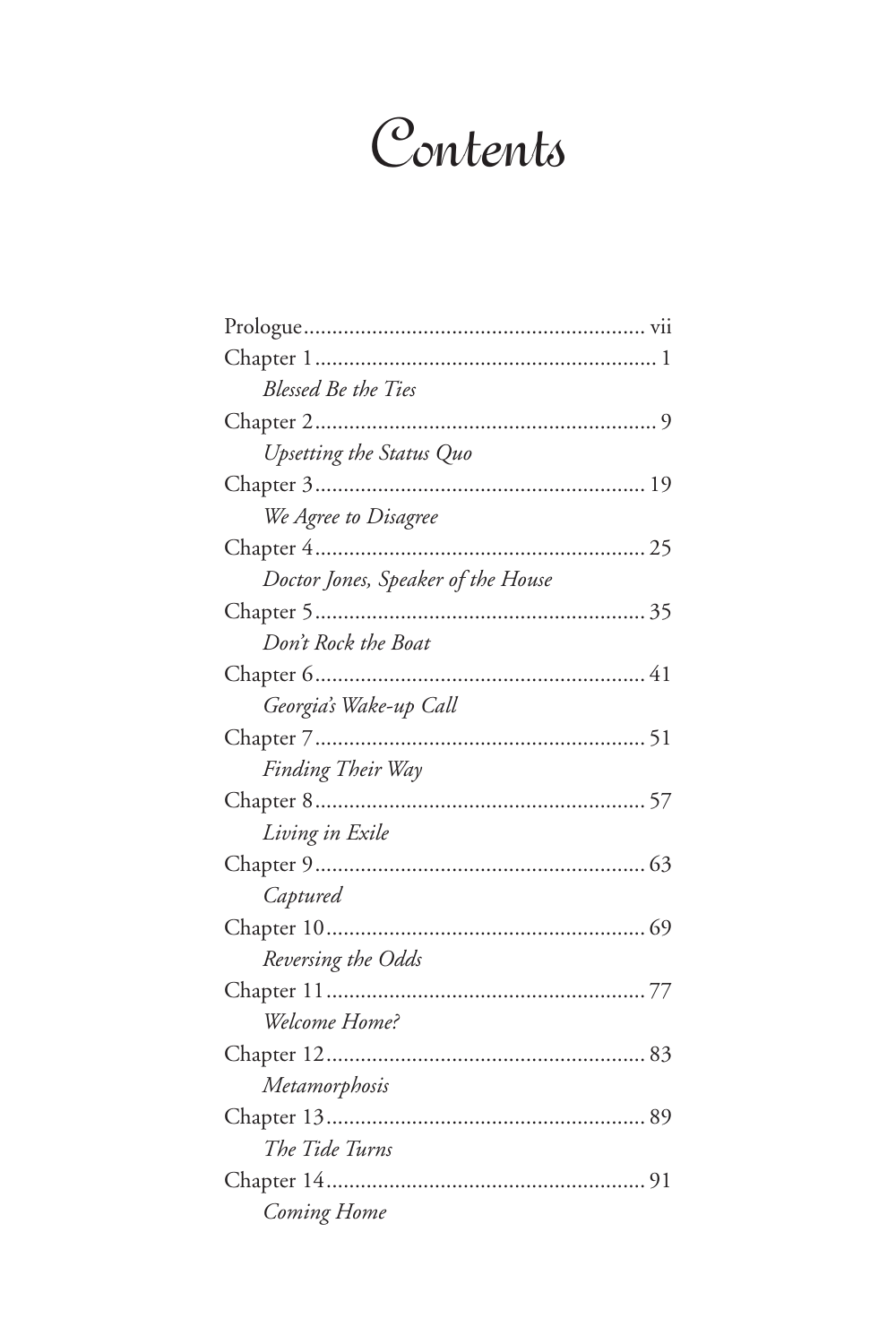| A Wall of Separation             |
|----------------------------------|
|                                  |
| Welcome, Mr. President           |
|                                  |
| It's the Law!                    |
|                                  |
| The Yazoo Land Scam              |
|                                  |
| America's Backlash               |
|                                  |
| A Labor of Love                  |
|                                  |
| Savannah Decimated by Fire       |
|                                  |
| <b>Family Grief</b>              |
|                                  |
| Changing of the Guard            |
|                                  |
| America's Great Real Estate Deal |
|                                  |
| Dreams Do Come True              |
|                                  |
| Remembering Sarah                |
|                                  |
| Nature Unleashes Its Fury        |
|                                  |
| Do You Remember?                 |
|                                  |
| The Grim Reaper                  |
|                                  |
| The End of a Life and an Era     |
|                                  |
|                                  |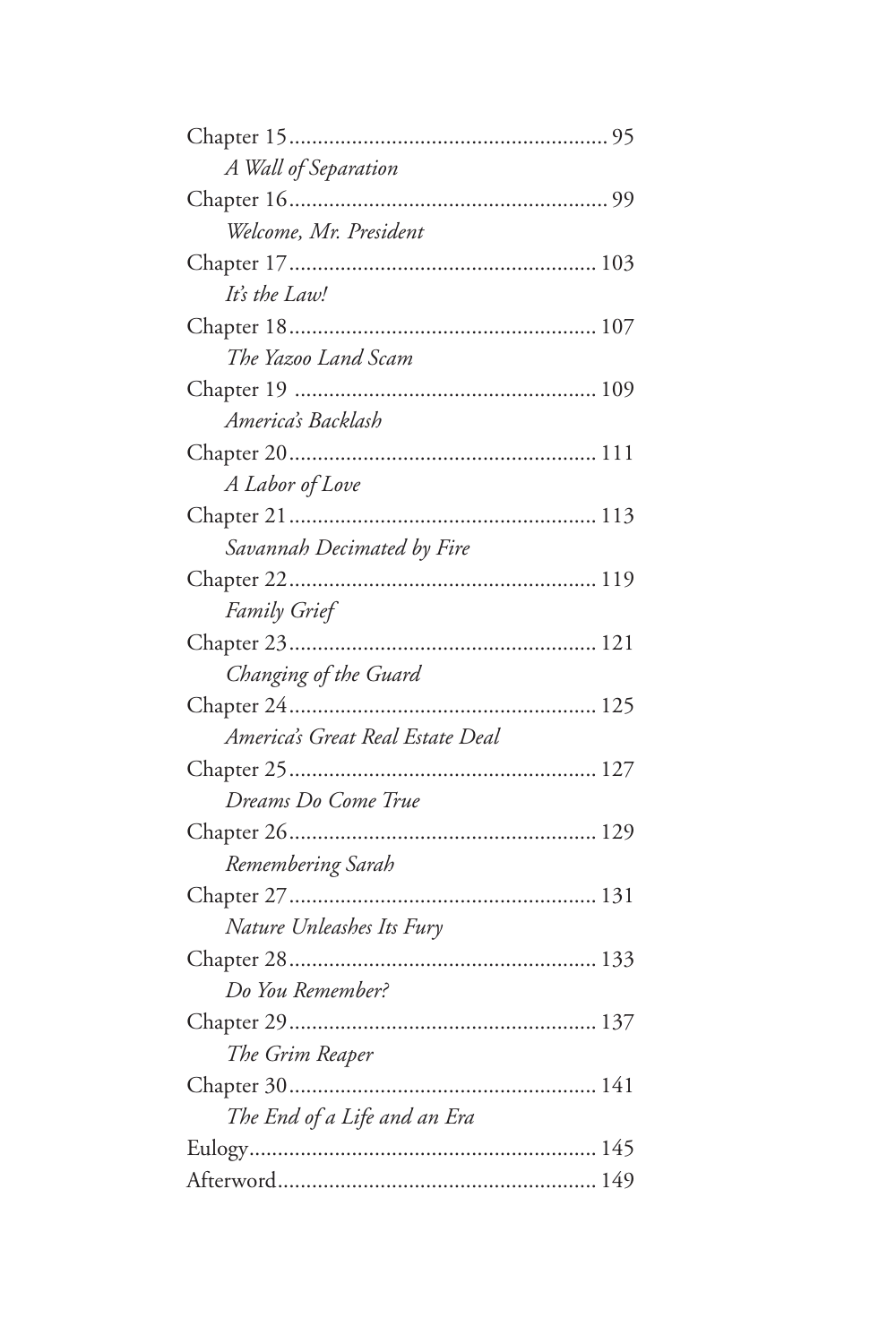Prologue

The Georgia where Noble Wimberly (N.W.) Jones became a resident in 1754 had undergone drastic changes. As a Crown colony, it grew in size, population, trade, and wealth. It also had a form of government controlled by the English Parliament that appointed the governor, paid his salary, and provided him with a handpicked upper council that basically defended his prestige and agreed to all his proposals.

There also was a lower council elected by the citizens of Georgia. It was from this group that N.W. won the title "Morning Star of Liberty." These men, who gradually became known as the "Sons of Liberty" (also referred to as the Liberty Boys or Liberty Men), strongly resented paying taxes without having the privilege to vote. They sided with leaders from the other 12 American colonies in protesting Britain's tax measures. When the Revolutionary War broke out, Georgia joined in with her sister colonies.

As *Trailblazer, Part Two* closes, the Jones family is grieving the loss of a newborn son.